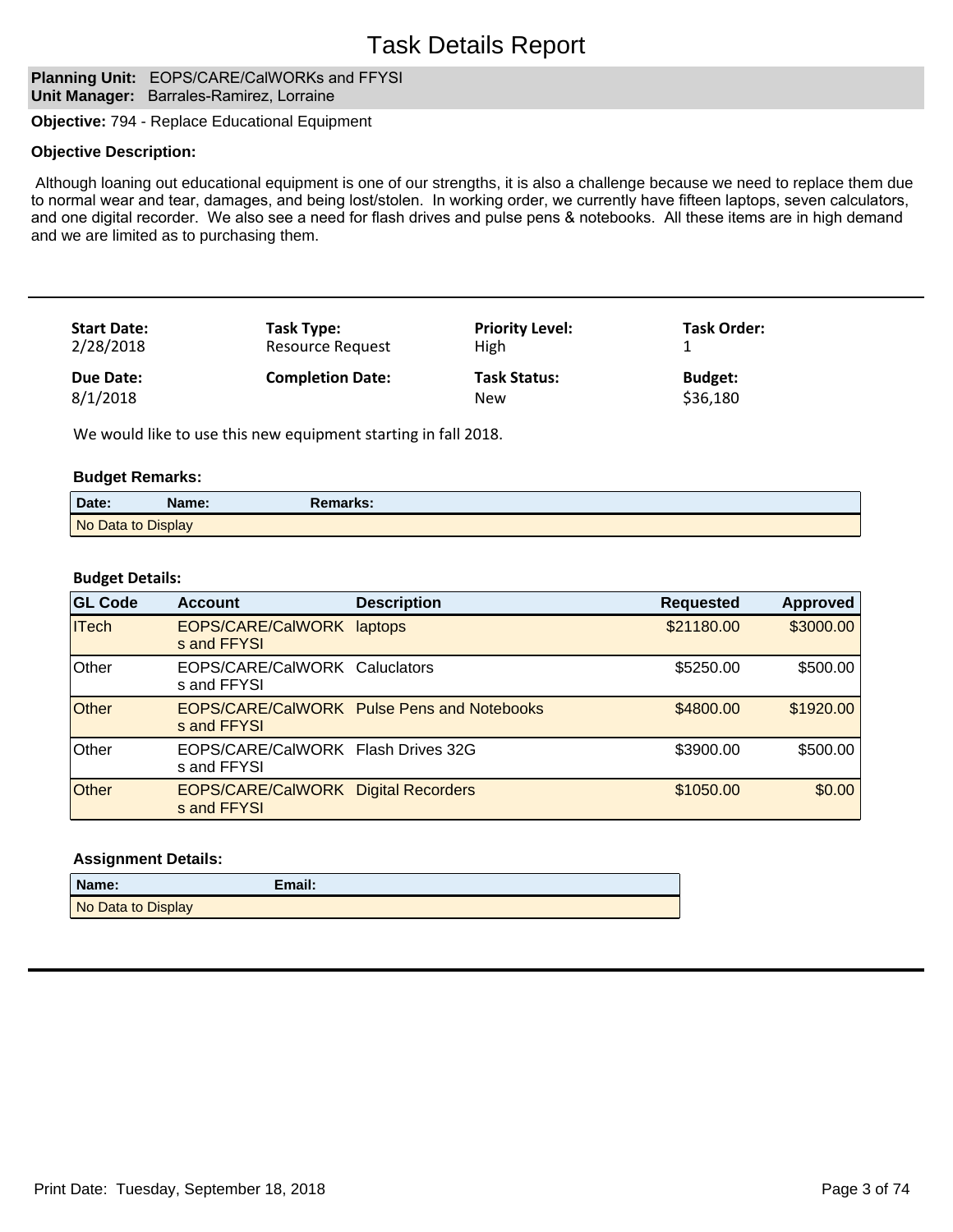## **Planning Unit: EOPS/CARE/CalWORKs and FFYSI Unit Manager:** Barrales-Ramirez, Lorraine

**Objective:** 798 - Transprotation Costs

#### **Objective Description:**

EOPS was established to provide "over and above" support services for financially needy and educationally disadvantaged students by creating an environment which values each individual's potential to achieve their goals, educational careers and objectives, including, obtaining job skills, occupational certificates or associate degrees and transferring to four-year institutions. Transportation costs are a key element of support that we provide students. This year the College assisted EOPS with \$25,000. We would like to respectfully request that this be an on-going support.

| <b>Start Date:</b> | Task Type:              | <b>Priority Level:</b> | <b>Task Order:</b> |
|--------------------|-------------------------|------------------------|--------------------|
| 2/28/2018          | Resource Request        | High                   |                    |
| Due Date:          | <b>Completion Date:</b> | <b>Task Status:</b>    | <b>Budget:</b>     |
| 8/1/2018           |                         | New                    | \$25,000           |

Annually EOPS spends \$40,000-\$45,000 in transportation costs. This is a critical service we provide to students however it if we want to increase the number of students we serve it will be difficult to sustain that grow and provide the students with the same leave of support.

#### **Budget Remarks:**

| Date:              | Name: | Remarks: |  |
|--------------------|-------|----------|--|
| No Data to Display |       |          |  |

#### **Budget Details:**

| <b>GL Code</b> | <b>Account</b>                                               | <b>Description</b> | <b>Requested</b> | Approved |
|----------------|--------------------------------------------------------------|--------------------|------------------|----------|
| <b>Other</b>   | <b>EOPS/CARE/CalWORK Transprotation Costs</b><br>s and FFYSL |                    | \$25000.00       | \$0.00   |

| Name:              | Email: |
|--------------------|--------|
| No Data to Display |        |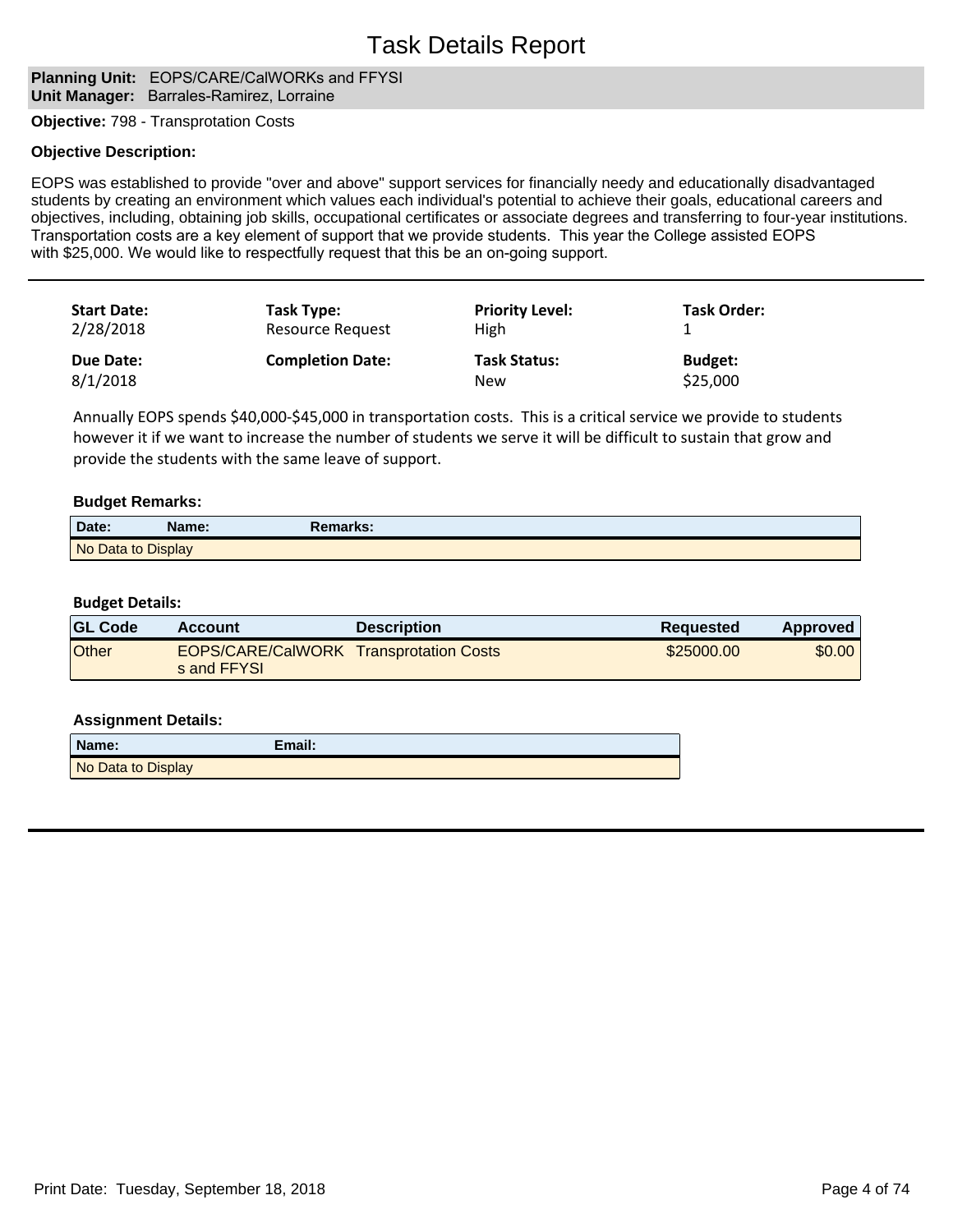#### **Planning Unit: EOPS/CARE/CalWORKs and FFYSI Unit Manager:** Barrales-Ramirez, Lorraine

**Objective:** 800 - Summer Counseling Hours

#### **Objective Description:**

 EOPS was established to provide "over and above" support services for financially needy and educationally disadvantaged students by creating an environment which values each individual's potential to achieve their goals, educational careers and objectives, including, obtaining job skills, occupational certificates or associate degrees and transferring to four-year institutions.

Last year we were not able to provide assistance during the summer session. When possible, we have supported students with a \$75 book voucher, transportation costs and counseling services. Last summer SSSP and ACES were not able provide us with additional funding to support these costs. For many of our students not having EOPS support over the summer meant they were not able to take class(es).

| <b>Start Date:</b> | Task Type:              | <b>Priority Level:</b> | Task Order:    |
|--------------------|-------------------------|------------------------|----------------|
| 2/28/2018          | <b>Resource Request</b> | High                   |                |
| Due Date:          | <b>Completion Date:</b> | <b>Task Status:</b>    | <b>Budget:</b> |
| 5/29/2018          |                         | <b>New</b>             | \$10,000       |

To provide needed counseling hours for EOPS students during the summer.

#### **Budget Remarks:**

| Date:              | Name: | Remarks: |  |
|--------------------|-------|----------|--|
| No Data to Display |       |          |  |

#### **Budget Details:**

| <b>GL Code</b> | Account     | <b>Description</b>                              | <b>Requested</b> | <b>Approved</b> |
|----------------|-------------|-------------------------------------------------|------------------|-----------------|
| <b>NIPers</b>  | s and FFYSL | <b>EOPS/CARE/CalWORK EOPS Summer Counseling</b> | \$10000.00       | \$0.00          |

| Name:              | Email: |
|--------------------|--------|
| No Data to Display |        |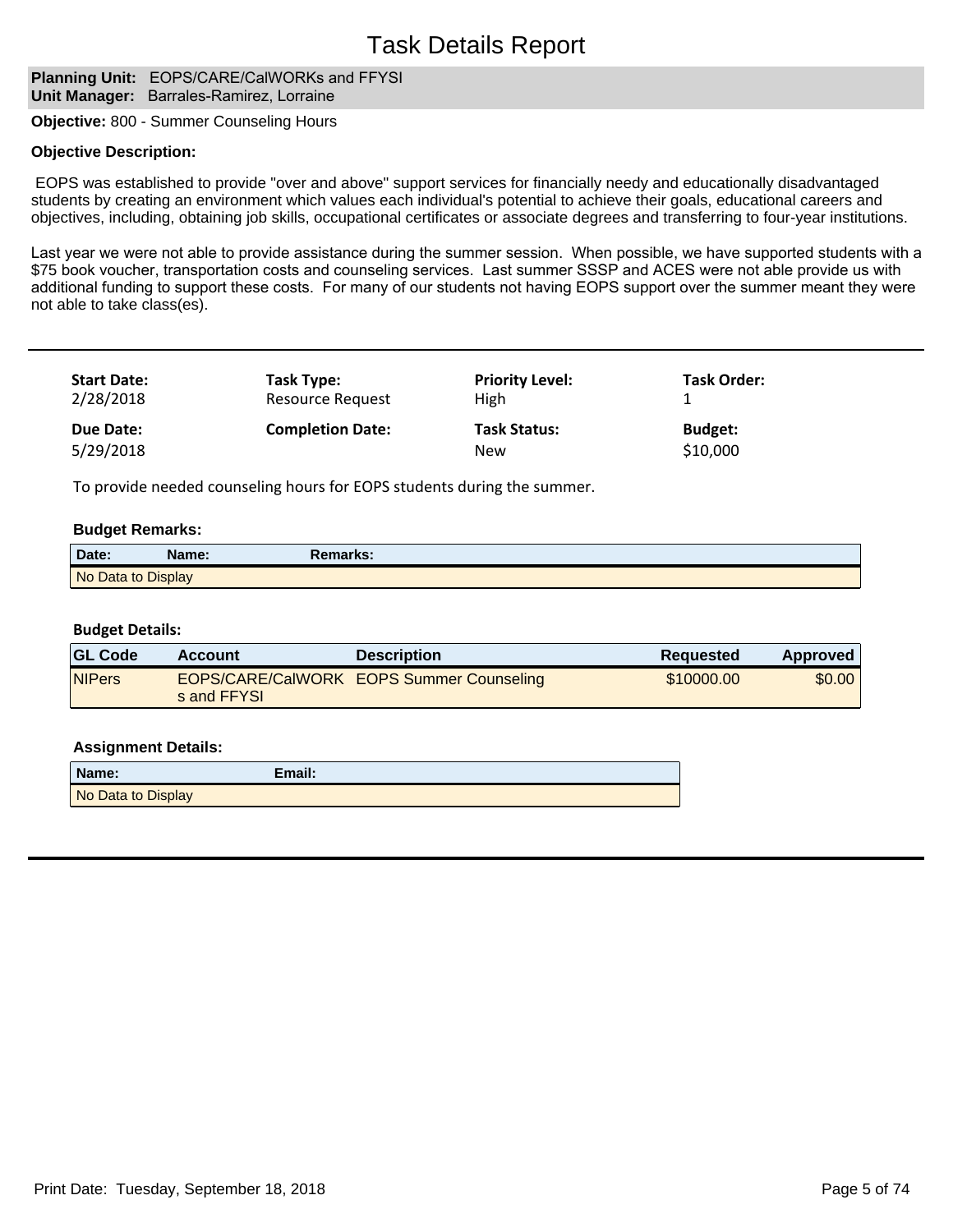# Task Details Report

**Planning Unit: EOPS/CARE/CalWORKs and FFYSI Unit Manager:** Barrales-Ramirez, Lorraine

**Objective:** 801 - EOPS/CARE/CalWORKs/FYSI Student Area

### **Objective Description:**

EOPS/CARE/CalWORKs/FFYI would like to secure a permanent space. In 2010 EOPS/CARE/CalWORKs student study area was used as swing space due to remodeling to building 5 and the addition of CIETL. When the remodeling was completed that space was not returned to the Programs. The area was used by students to study, EOPS Cub meetings, EOPS/CARE/CalWORKs /FFYI activities, food pantry, computer and printing usage, text book library, etc. This has also limited the opportunity for the Programs to offer additional academic support and resources due to the lack of space. The need to have space close to the EOPS/CARE/CalWORKs office allows the programs to build community, a safe haven to study, and to

connect with students. This is shown in programs that are at Cañada already (i.e. TRIO, STEM, etc.).

| <b>Start Date:</b> | Task Type:              | <b>Priority Level:</b> | <b>Task Order:</b> |
|--------------------|-------------------------|------------------------|--------------------|
| 2/28/2018          | <b>Resource Request</b> | <b>High</b>            |                    |
| Due Date:          | <b>Completion Date:</b> | <b>Task Status:</b>    | <b>Budget:</b>     |
| 8/1/2018           |                         | <b>New</b>             | \$0                |

EOPS was established to provide "over and above" support services for financially needy and educationally disadvantaged students by creating an environment which values each individual's potential to achieve their goals, educational careers and objectives, including, obtaining job skills, occupational certificates or associate degrees and transferring to four-year institutions.

### **Budget Remarks:**

| Date:              | Name: | Remarks: |
|--------------------|-------|----------|
| No Data to Display |       |          |

#### **Budget Details:**

| <b>GL Code</b> | Account     | <b>Description</b>                                                     | Reguested | Approved |
|----------------|-------------|------------------------------------------------------------------------|-----------|----------|
| Facili         | s and FFYSL | EOPS/CARE/CalWORK EOPS/CARE/CalWORKs/FYSI<br><b>Student Study Area</b> | \$0.00    | \$0.00   |

| Name:              | Email: |
|--------------------|--------|
| No Data to Display |        |